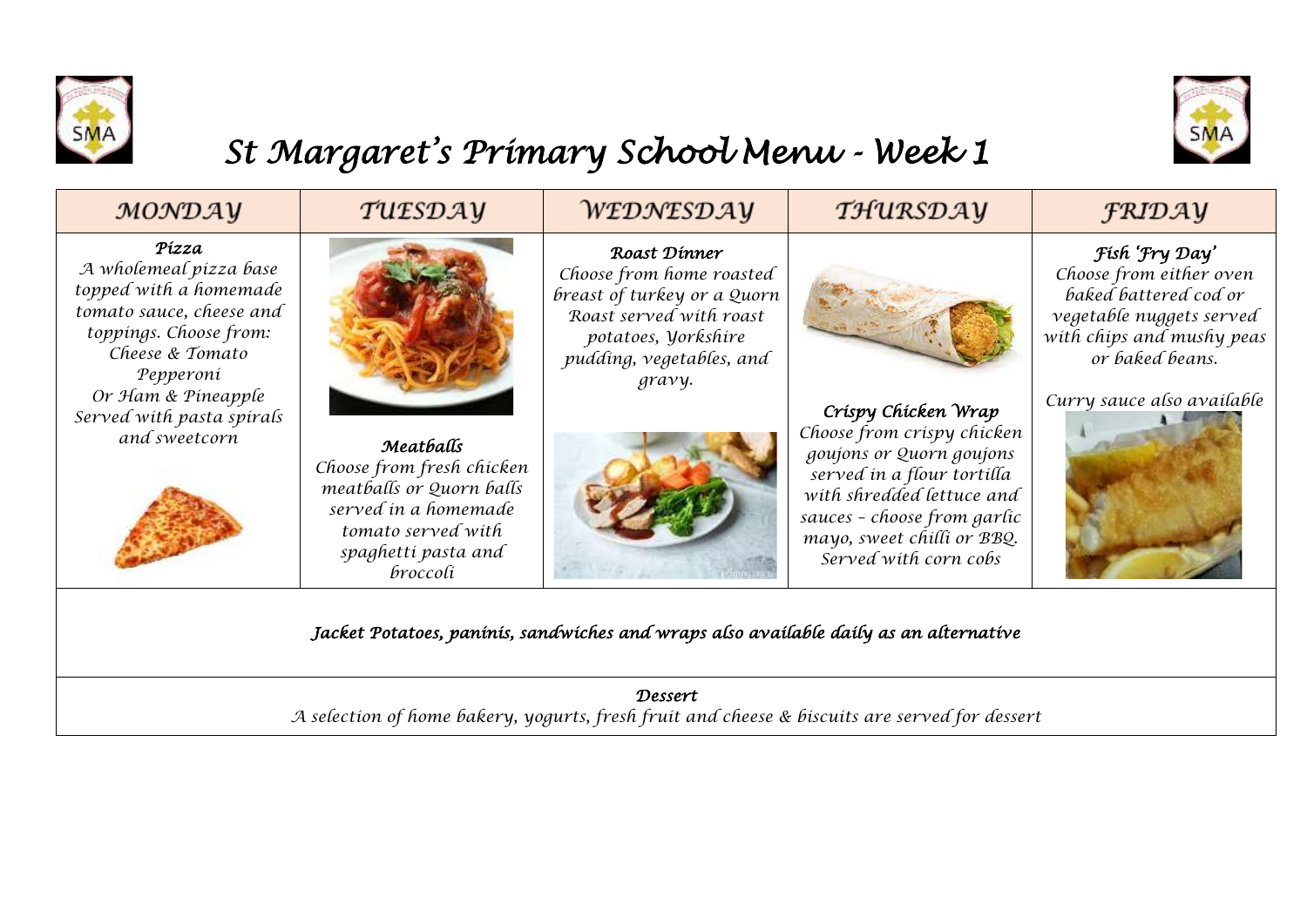



## *St Margaret's Primary School Menu - Week 2*

| MONDAY                                                                                                                              | TUESDAY                                                                                                                                                             | WEDNESDAY                                                                                                             | THURSDAY                                                                                                                                                                                  | <b>FRIDAY</b>                                                                                                                                                                     |  |  |  |  |
|-------------------------------------------------------------------------------------------------------------------------------------|---------------------------------------------------------------------------------------------------------------------------------------------------------------------|-----------------------------------------------------------------------------------------------------------------------|-------------------------------------------------------------------------------------------------------------------------------------------------------------------------------------------|-----------------------------------------------------------------------------------------------------------------------------------------------------------------------------------|--|--|--|--|
| Hot Dogs<br>Choose from butcher's<br>quality sausage or a Quorn<br>sausage served in a finger<br>roll with sweetcorn or<br>coleslaw | Spaghettí Bolognaise<br>Choose from fresh minced<br>beef or Vegimince cooked<br>with onions, garlic, tomato<br>and herbs. Served on a bed<br>of pasta with broccoli | Curry Day<br>Choose from chicken tikka<br>masala or creamy Quorn<br>curry served on a bed of<br>rice with green beans | Chicken & Noodles<br>Choose from pieces of fresh<br>chicken or Quorn picese<br>cooked with onions, garlic,<br>red peppers, soy sauce and<br>stock and served with<br>noodles and broccoli | Fish 'Fry Day'<br>Choose from either oven<br>cod fillet fish fingers or<br>vegetable nuggets served<br>with chips and mushy peas<br>or baked beans.<br>Curry sauce also available |  |  |  |  |
| Jacket Potatoes, paninis, sandwiches and wraps also available daily as an alternative                                               |                                                                                                                                                                     |                                                                                                                       |                                                                                                                                                                                           |                                                                                                                                                                                   |  |  |  |  |
| <b>Dessert</b><br>A selection of home bakery, yogurts, fresh fruit and cheese & biscuits are served for dessert                     |                                                                                                                                                                     |                                                                                                                       |                                                                                                                                                                                           |                                                                                                                                                                                   |  |  |  |  |